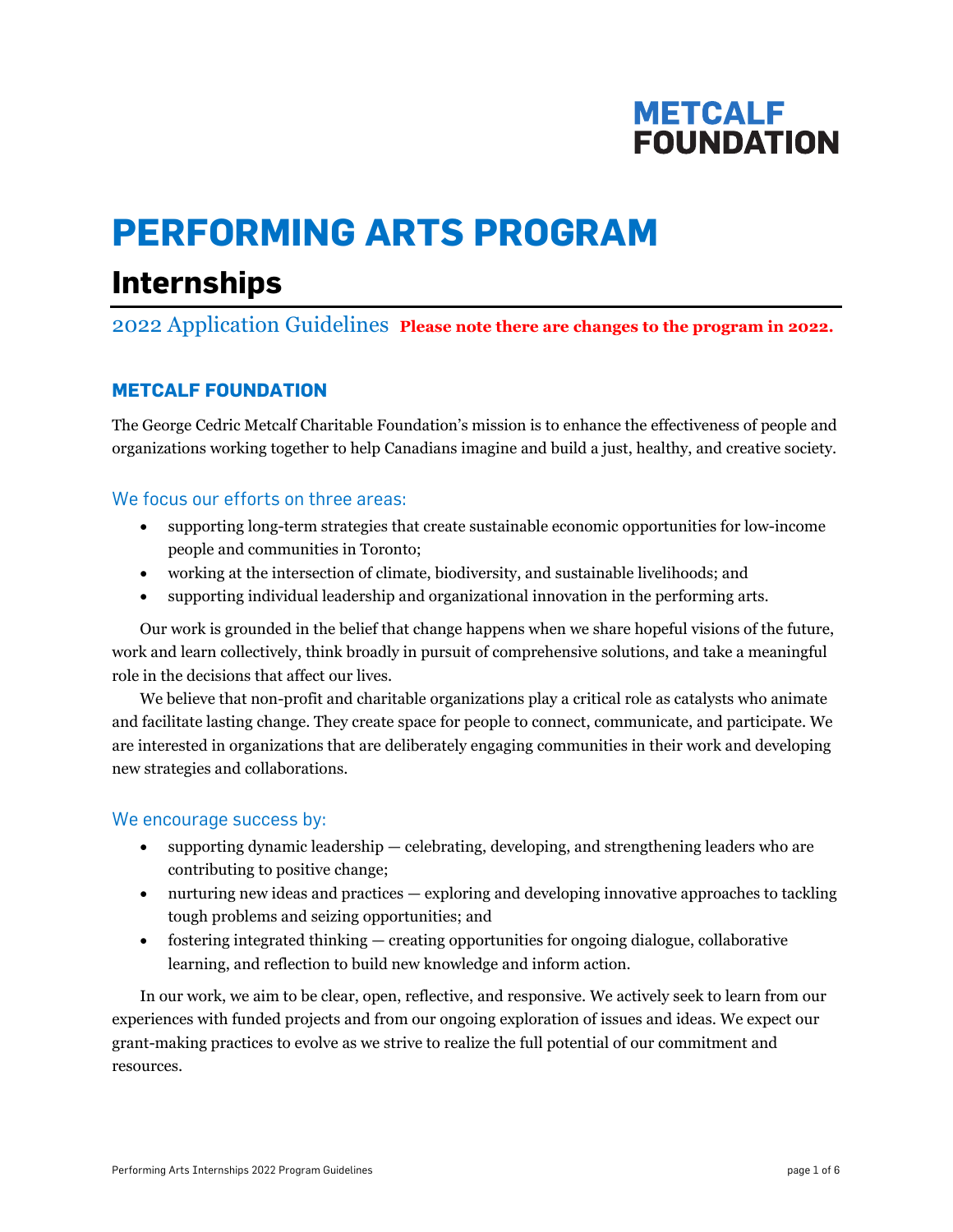### **PERFORMING ARTS PROGRAM**

Art is a transformative way of learning about ourselves and the world we live in. Artists challenge our assumptions and bear witness to our common humanity. The environment that enables the arts sector to achieve these impacts, however, is changing in unpredictable ways and faster than ever before.

Shifts in audience tastes and demographics, increased competition for audiences, limited new resource development opportunities, and the need for new leadership are just some of the challenges the sector faces today. In recent times, the impact of the COVID-19 pandemic has highlighted old – and revealed new – fault lines in the way the sector understands its impact, and responds to social justice issues and climate change.

Our multi-year strategic funding initiatives help organizations build the capacity to adapt and innovate. The Johanna Metcalf Prizes celebrate promising individuals who will lead the sector into the future. And our internships match emerging practitioners with exceptional mentors.

### **INTERNSHIPS**

*The Internships initiative invests in the sector by increasing the number of betterpositioned cultural leaders and arts workers who advance the field through gainful and sustainable employment.* 

The performing arts are collaborative and labour intensive. It takes a myriad of highly trained people – artists, producers, administrators, craftspeople, technicians, and facility staff – to make a professional performance possible. The people in the performing arts, whether onstage or off, are its most crucial resource. They are creative, committed individuals striving to create and produce in a complex, challenging environment.

Cultural leaders and arts workers realize their career ambitions in a number of ways, from formal training on a dedicated path to transitions within the arts sector itself. Regardless of the trajectory, what remains clear is the need for high-level, mentor-driven learning by and within the field in order to achieve success.

The Metcalf Foundation wants to strengthen the performing arts by supporting paid internships for artists, administrators, and production staff in various roles including administrators, choreographers, composers, conductors, curators, designers, directors, and playwrights. Other emergent roles will also be considered.

The internships are designed to encourage the sharing of the rich experience and specialized knowledge that exists throughout the sector. Individuals who complete internships should have more knowledge, better skills, broader work experience, and more robust networks – all of which will help them gain meaningful and sustainable employment while making a strong professional contribution to the performing arts.

The program also encourages arts companies to reaffirm their commitment to the future by providing formal opportunities for mentoring and training. We hope organizations will realize opportunities to foster leadership and respond to skill shortages in critical areas.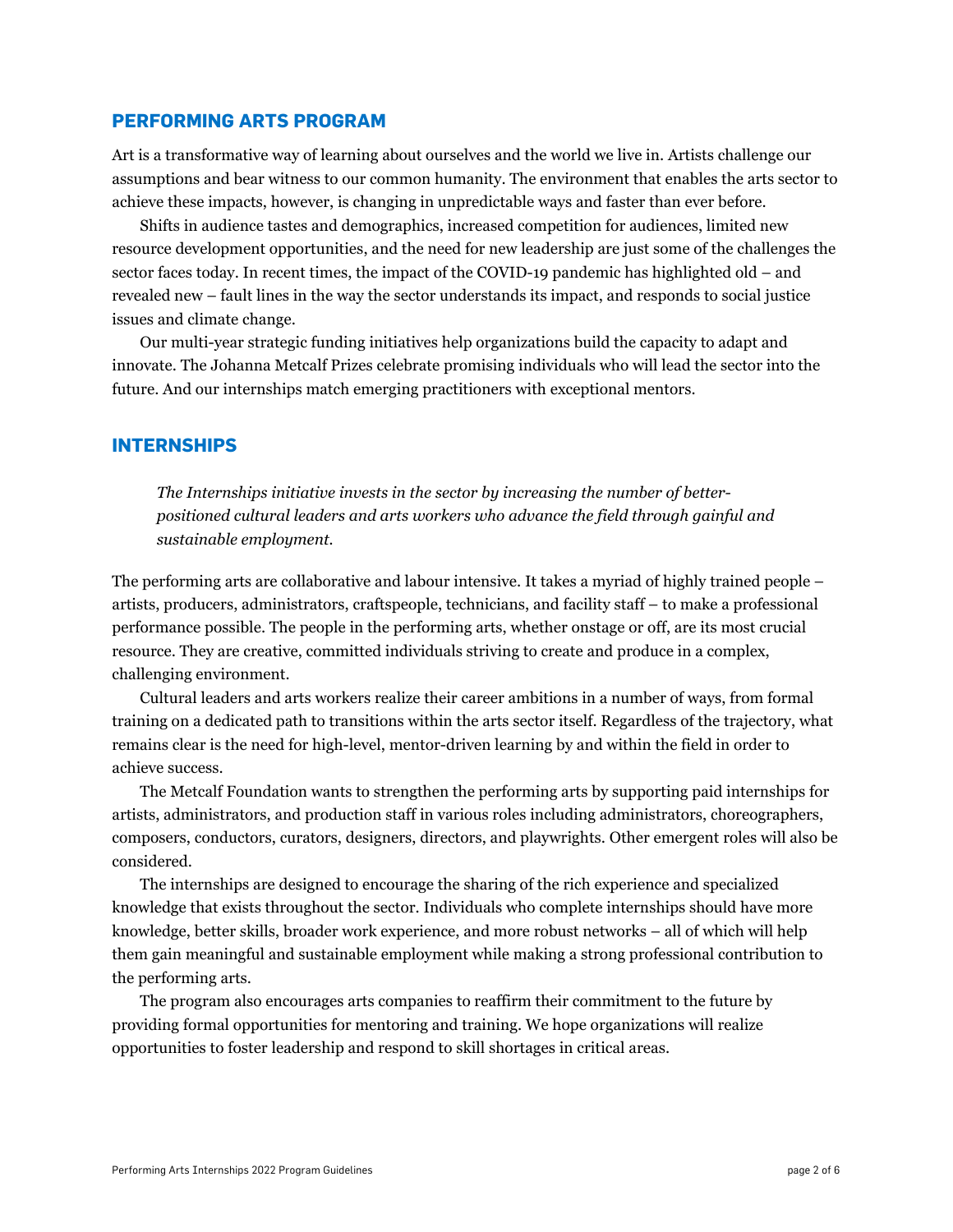## **Funding Limits NEW**

Grants will be made for an intern's salary and statutory benefits, **to a maximum of \$30,000 for a full-time, ten-month (43 week)** internship. Organizations may contribute more to the salary if they wish.

## *Please note:*

- Although the maximum value of the grant has decreased, the duration has also decreased resulting in a higher monthly, weekly, or hourly wage in response to cost of living increases in Ontario.
- For internships that are part-time or of shorter duration, this amount must be pro-rated based on the following maxima: \$3,000/month, \$698/week, or \$18.60/hour.
- Organizations are not at a competitive advantage if they ask for less than the eligible maxima.
- Funds granted from this program may only be used for an intern's salary and statutory benefits (CPP and EI costs). No other costs, including mentoring costs or fees, external professional development, or administrative overhead, are eligible for this grant.
- Organizations are expected to cover all costs related to external professional development activities and must show this in their budget.

## **Eligibility**

Applicants to this program **must**:

- be professional theatre, dance, music, or opera companies;
- be based in and active within Ontario;
- have a minimum of three years of organizational/production history;
- have a current, valid charitable registration from the Canada Revenue Agency; and
- identify the intern in the application.

### *Please note:*

- Organizations may apply individually or in partnership with others.
- Internships must be a minimum of eight weeks in duration.
- Internships must take place in the province of Ontario.
- Internships funded in Round 1 must be completed by December 31, 2023, and in Round 2, by March 31, 2024.
- Co-op work terms, or any other component of an intern's educational degree, are not eligible for funding.
- The Metcalf funded portion of an internship is only for periods of time that begin after the grant notification date (typically July 1 for Round 1 and January 1 for Round 2).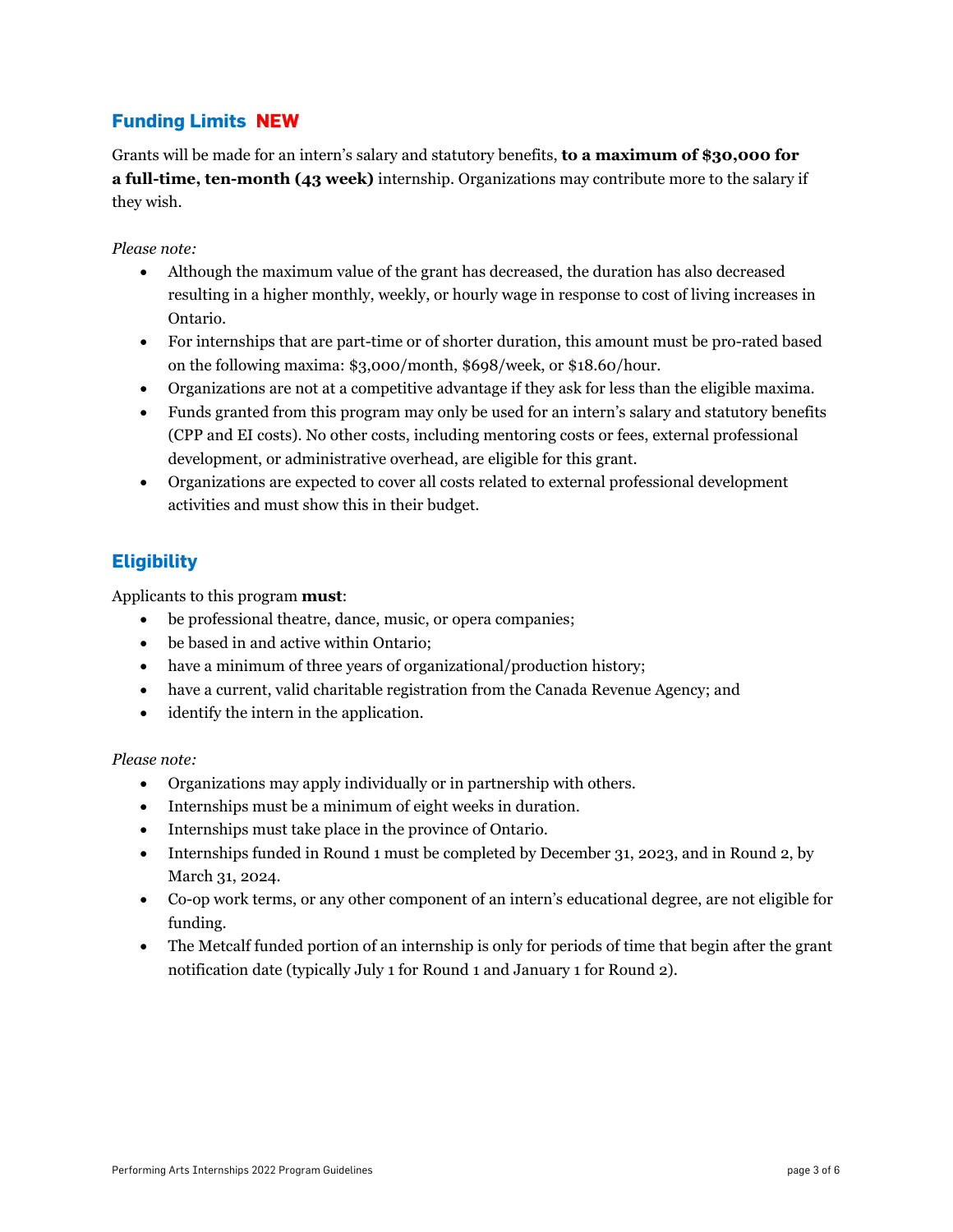## **Application Deadlines**

Deadlines for 2022 are:

|                    | Round 1             | Round 2              |
|--------------------|---------------------|----------------------|
| application        | April 12, 2:00pm ET | October 4, 2:00pm ET |
| grant notification | June 23             | December 21          |

The Foundation is unable to consider late or incomplete applications for funding. Electronic copies **must be received at the Foundation** by the time and date listed above.

## **Application Requirements**

Prospective applicants are encouraged to contact the Performing Arts Program Director to discuss their proposals in advance. Due to the very competitive nature of this program, new applicants or those who last applied more than two years ago are strongly encouraged to arrange a meeting with the Director, the mentor, and the intern.

There are **six** components to a complete application:

- 1. Metcalf Foundation cover sheet,
- 2. statements,
- 3. application text,
- 4. budgets,
- 5. video submission, and
- 6. attachments.

Please use no smaller than 11-point type.

### **1. Metcalf Foundation cover sheet**

Download at <http://metcalffoundation.com/downloads/>

#### **2. Statements – maximum ½ page each**

- **A.** Intern statement explain your career goals and what you believe can be learned from the specific mentor or organization
- **B.** Mentor statement why this intern has been identified, why you believe the internship would be a valuable training opportunity, and the impact of the internship on the individual and/or the sector

NB. The Foundation places significant importance on hearing the individual voice, perspective, and motivation of the intern and mentor; we want to understand their passion for this opportunity.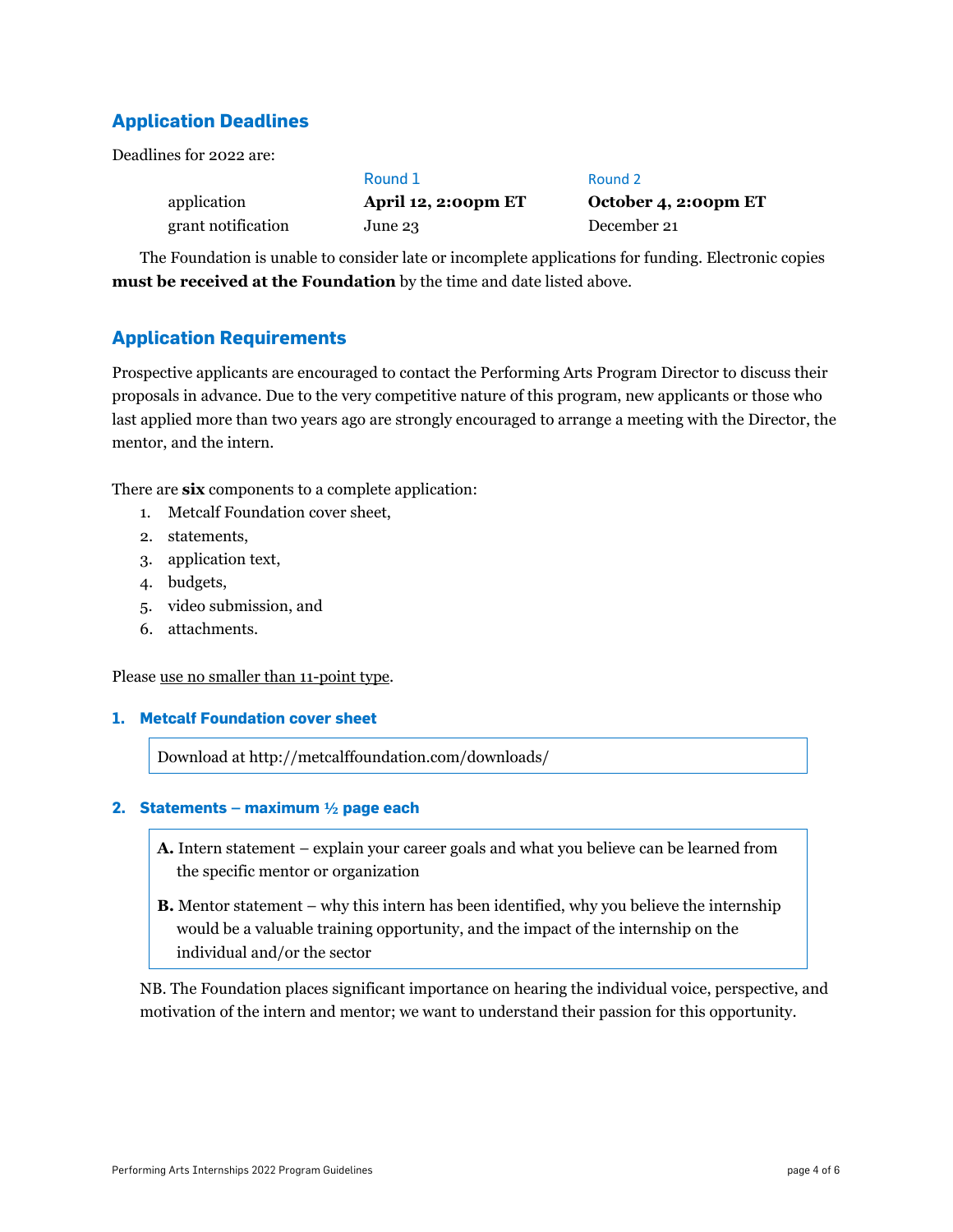#### **3. Application Text – maximum 5 pages total (with a suggested length for each section)**

**A. Brief** introduction to the company's work **½ page**

- **B.** Describe the following: **3 – 4 pages**
	- **1.** intern's analysis of their existing and desired skill sets in relation to their career goals in their own voice
	- **2.** work plan showing the skills development and activities the intern will undertake in order to close the gap between existing and desired skill sets
	- **3.** opportunities for external professional development relevant to the intern's goals
- **C.** Brief bio of the intern **less than ½ page**
- **D.** Brief bio(s) of the mentor(s), trainer(s), and/or supervisor(s) **less than ½ page**
- **E.** Measures the company and intern will use to evaluate the progress and effectiveness of the placement in supporting the intern's learning goals **less than ½ page**

#### **4. Budgets**

**A.** Expenses and revenues for proposed internship. Revenues (Metcalf grant + organization contribution, if applicable) must equal Expenses (Intern salary  $+$  CPP/EI  $+$  professional development costs, if applicable). **Do not include** in-kind revenues and expenses, only actuals.

**B.** Organization's current operating budget (condensed version, two-page maximum. Please do not submit CADAC forms).

#### **5. Video Submission NEW**

Create a short video, up to 90 seconds in length, in which the intern and mentor respond to the following question: **As a result of this internship, what do you, the intern, hope will change for you? For the mentor, how can you help?** 

Introduce yourselves to begin (first names only needed). The intern should set the stage for the desired change and then both intern and mentor should engage in this question through **a conversation**. No need to address the camera directly nor to repeat what is already written in your application. Make sure the sound is clear and avoid visual clutter.

NB. As long as the pandemic continues and compels people to work remotely, we recommend recording your conversation on Skype, Zoom, Google Hangouts, FaceTime, or another videoconferencing application.

If possible, avoid recording two separate videos as this will not show the interaction between mentor and intern.